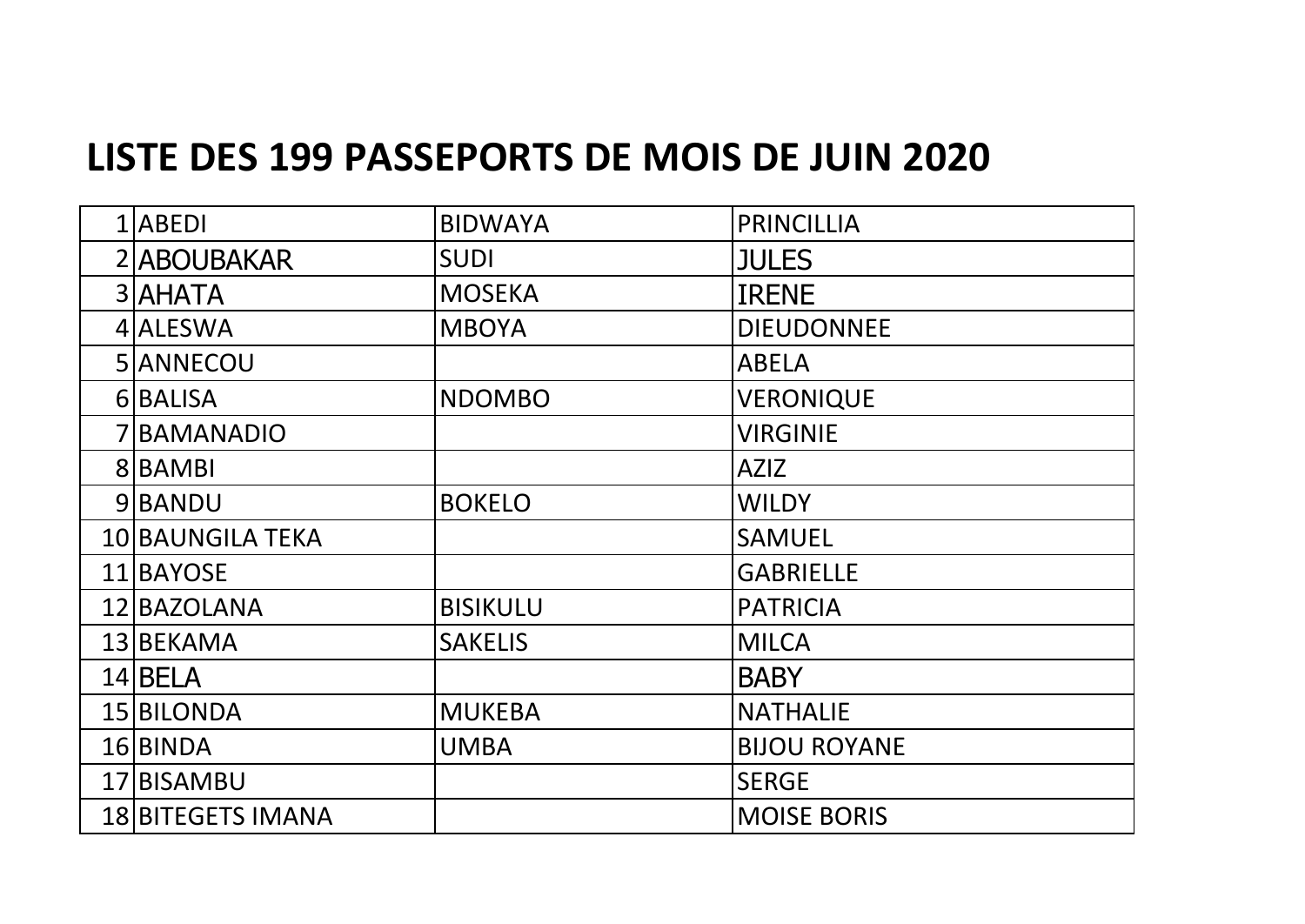| 19 BONGILI               |               | <b>NICLETTE</b>              |
|--------------------------|---------------|------------------------------|
| 20 BONPOFIA AZAMBA       |               | <b>RASIE</b>                 |
| 21 BOYELA                |               | <b>TIMOTHE</b>               |
| 22 BOYOKO                |               | <b>CHARLES</b>               |
| 23 DALA                  | <b>OLANGI</b> | <b>CHRISTINE</b>             |
| 24 DIABONDA              |               | <b>BENVINDO</b>              |
| 25 DIABONDA PESA         |               | <b>BENEDICTE</b>             |
| 26 DIABONDA WISSA        |               | <b>BONHEUR</b>               |
| 27 DIALUNGANA-KUAMADIO   |               | <b>EWING</b>                 |
| 28 DIANINGAMA            |               | <b>NICOLAS</b>               |
| 29 DIKAMBALA NSIALA      |               | <b>GAETAN</b>                |
| 30 DINGA                 | <b>MEYA</b>   | <b>ANNETTE</b>               |
| 31 DJAKO                 | <b>OMBOLE</b> | <b>ARLETTE</b>               |
| 32 EFINOLE               | <b>YELIKA</b> | <b>MADELEINE</b>             |
| 33 EKOMBO TOOKA          |               | <b>MARIE-LOUISE-HUGUETTE</b> |
| 34 ELONGA                |               | <b>SAMUEL KANDA</b>          |
| <b>35 EMBAKA MOLEMBE</b> |               | <b>CAMILLE</b>               |
| 36 ENGO NZEMBA           |               | <b>HUGUES</b>                |
| <b>37 FUKA KIAMASIKA</b> |               | <b>JOSIANNE</b>              |
| 38 FUTU                  | <b>MOJU</b>   | <b>CHRISTOPHER</b>           |
| 39 IFULLY                |               | <b>CLARISSE NDONA</b>        |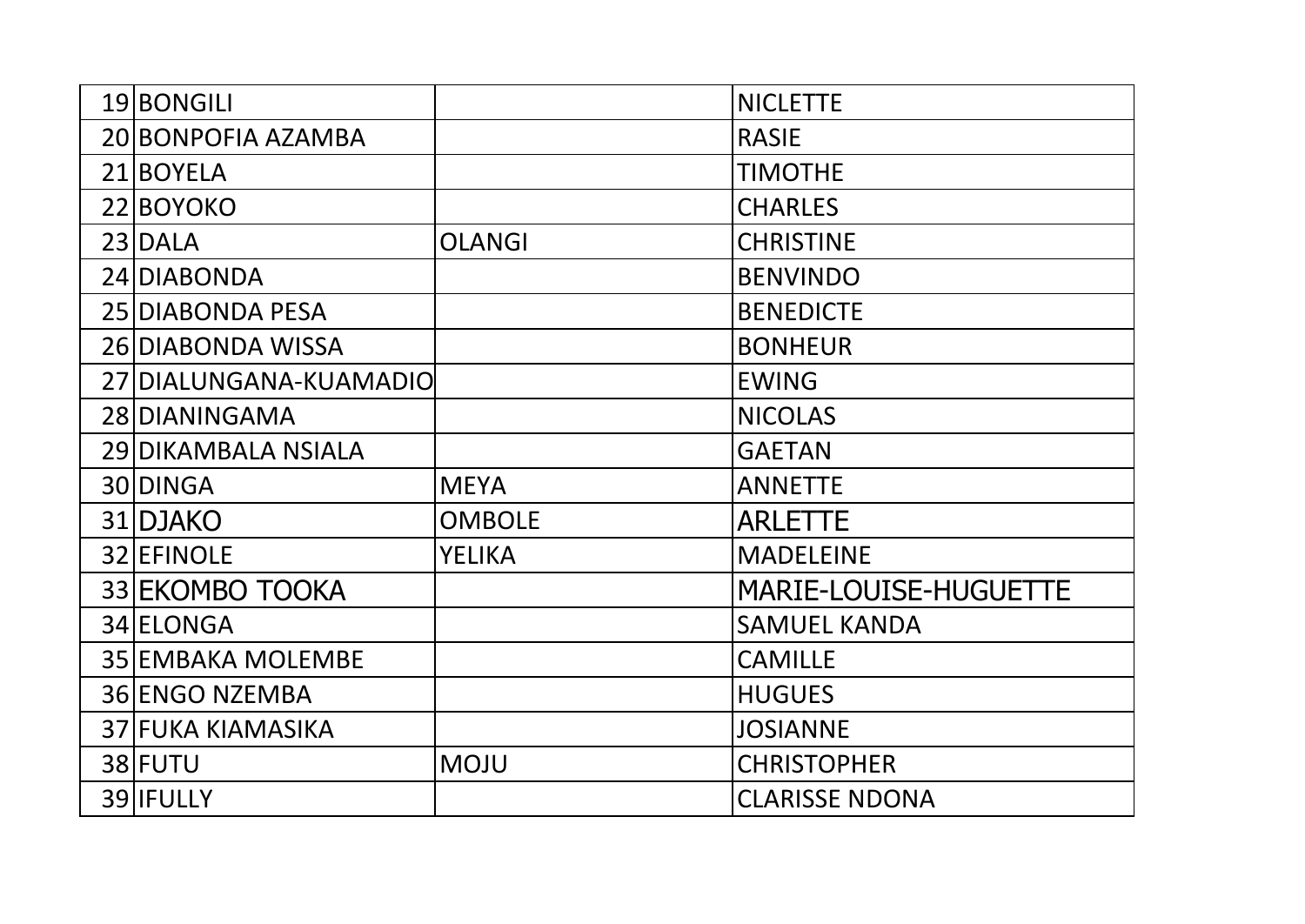| 40 IGANDA           |               | <b>JEAN DE DIEU</b>       |
|---------------------|---------------|---------------------------|
| 41 IGANDA           |               | <b>JEAN LOUIS</b>         |
| 42 ISOKANGA         |               | <b>SALOMON BAKAJIKA</b>   |
| 43 ISOKANGA KAPINGA |               | <b>GABRIELLE DESTINEE</b> |
| 44 IYOLA LUPANTSHA  |               | <b>AIMEE</b>              |
| 45 KALUELA          | <b>NUME</b>   |                           |
| 46 KAMANDA MBAKI    |               | <b>REGAN CHRIS</b>        |
| 47 KAMPILA KAHUNGU  |               | <b>HUGUETTE</b>           |
| 48 KANDA            |               | <b>MUKOLE</b>             |
| 49 KAPINGA          | <b>BEKALI</b> | <b>JENNIFER</b>           |
| 50 KAPINGA BIATA    |               | <b>AGNES</b>              |
| 51 KASELA MBONA     |               | <b>MUNDELE</b>            |
| 52 KASELA MBONA     |               | <b>MASAKUBA</b>           |
| 53 KASONGO          | <b>KIPELA</b> | <b>ADELE</b>              |
| 54 KASONGO KIPELA   |               | <b>JEREMIE</b>            |
| 55 KAZOLUAKO        |               | <b>RITA MALEKA</b>        |
| 56 KEBI DANIEL      |               | <b>JUNIOR</b>             |
| 57 KHASA MUAKA      |               | <b>MARIE-NOELLE</b>       |
| 58 KIAKU SONA       |               | <b>JOSE</b>               |
| 59 KIALA            |               | <b>KONDA</b>              |
| 60 KIEYA NSIALA     |               | <b>CLOTILDE</b>           |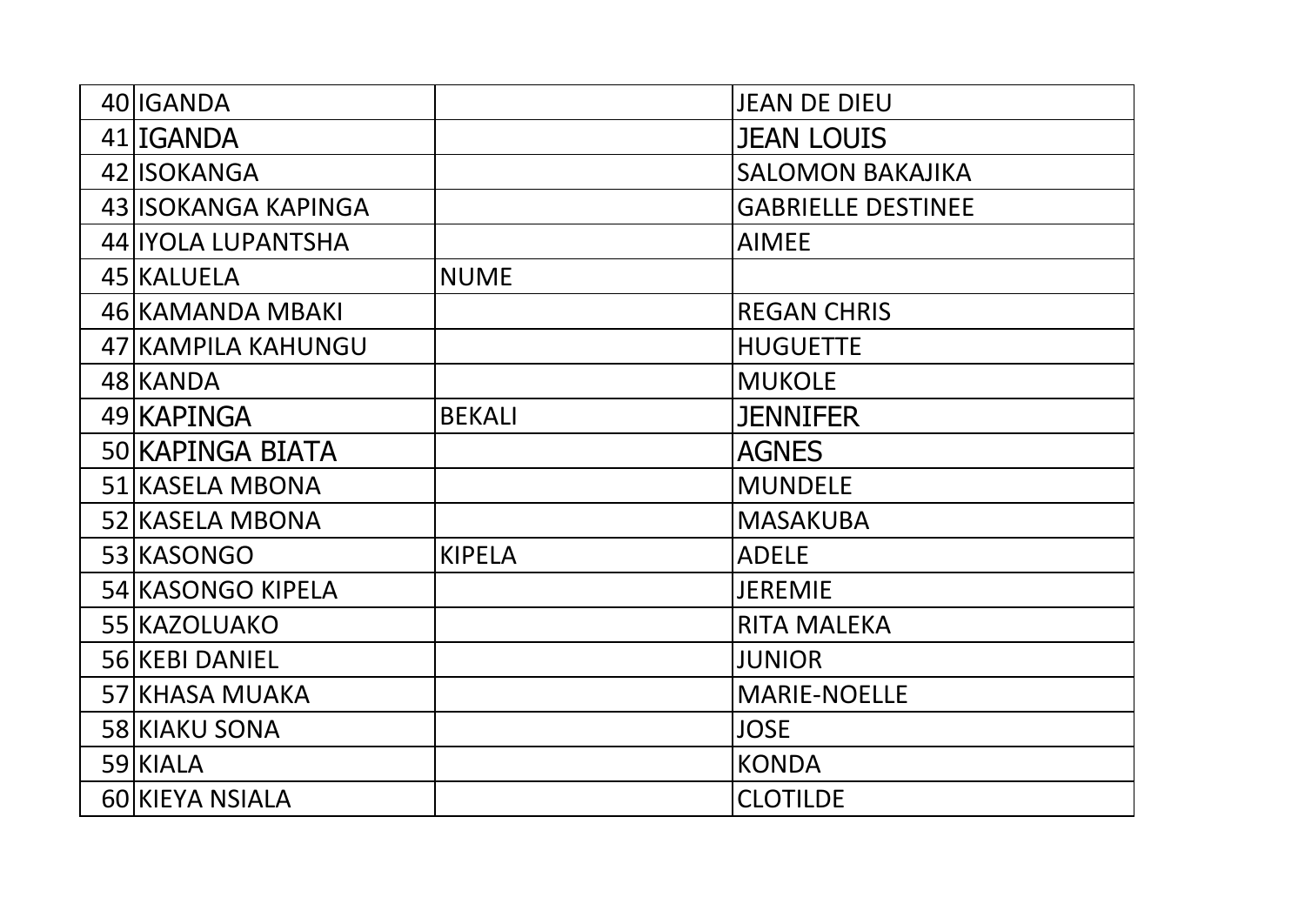| 61 KIMVULA         | <b>LUBANZADIO</b> | <b>NICLETTE</b>        |
|--------------------|-------------------|------------------------|
| 62 KINKANI         |                   | <b>TOMATALA</b>        |
| 63 KINTUEDI        | <b>LOTY</b>       | <b>RICHARD</b>         |
| 64 KITENGE         |                   | <b>RACHIDI</b>         |
| 65 KITENGE         |                   | <b>WANDI</b>           |
| 66 KITETE SOMBODI  |                   | <b>LAURETTE</b>        |
| 67 KITOKO          |                   | <b>ALI RISASI PAPY</b> |
| 68 KIZAMBA LUBAKI  |                   | <b>ROGER</b>           |
| 69 KOBONGO BULUNGU |                   | <b>BLAISE</b>          |
| 70 KONGO           |                   | <b>MEDI</b>            |
| 71 KULA SUNGU      |                   | <b>RODRIC</b>          |
| 72 KUNGA           | <b>MBENZA</b>     | <b>CHARLENE</b>        |
| 73 KUNIOKA NSIMBA  |                   | <b>CHARLY</b>          |
| 74 KUNZIKA         |                   | <b>GENY CELINE</b>     |
| 75 KUSANGAY        | <b>MBURA</b>      | <b>JEFFREY</b>         |
| 76 KWAKWA          | <b>YAGNE</b>      | <b>BERNADETTE</b>      |
| 77 LIBULA          | <b>LIKASI</b>     | <b>KEKE</b>            |
| 78LINGANGA         |                   | <b>MBOYO PASCALINE</b> |
| 79 LIWANGA         | <b>MATSI</b>      | <b>CHARLOTTE</b>       |
| 80 LOTOLA BOLONDO  |                   | <b>MARIE</b>           |
| 81 LUAKA           | <b>NSAMBI</b>     | <b>DYNAMIS</b>         |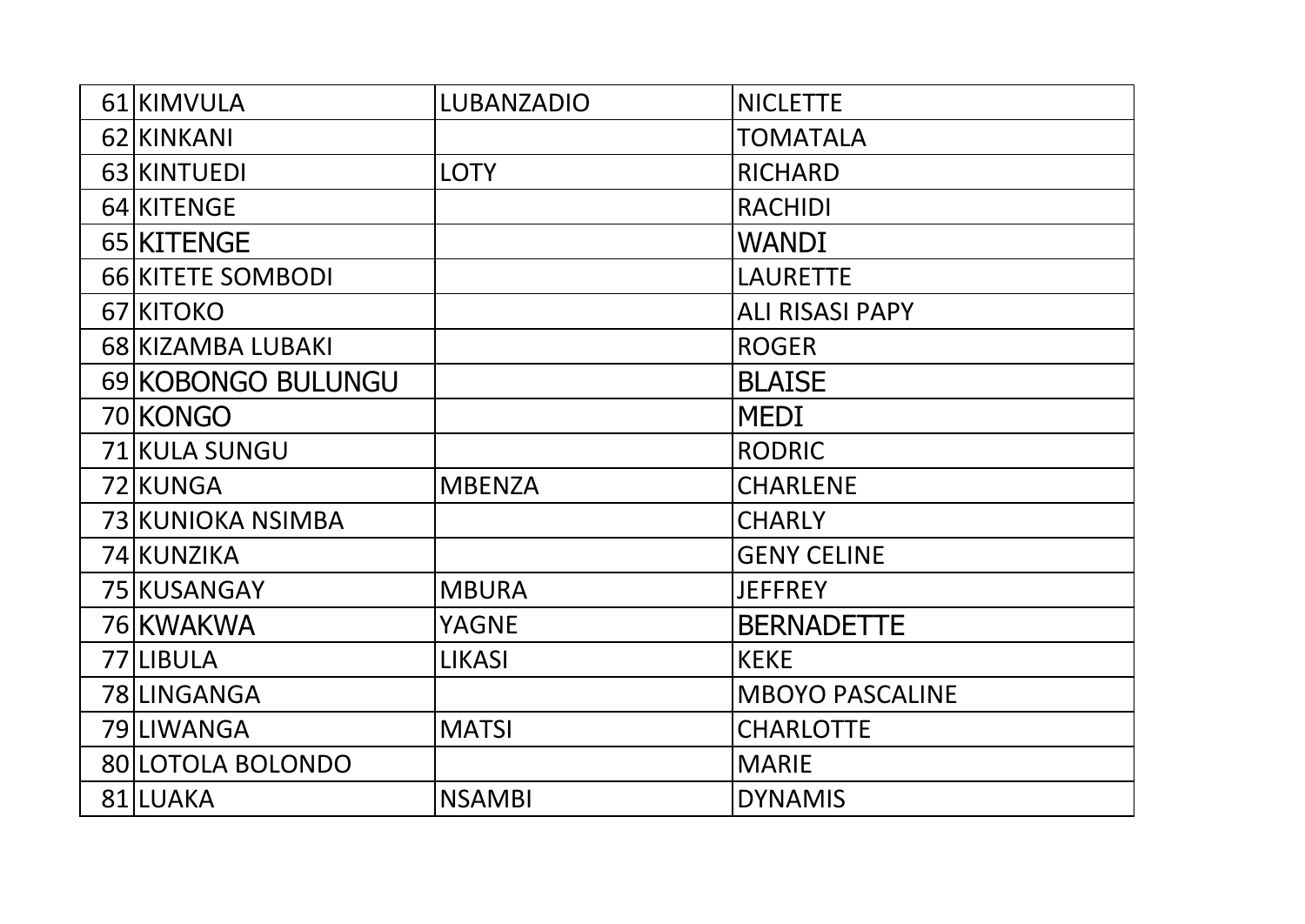| 82 LUBANZADIO              | <b>DIWA</b>     |                         |
|----------------------------|-----------------|-------------------------|
| 83 LUBIENGA                |                 | <b>CLARA</b>            |
| 84 LUKEBA                  | <b>LOKOKU</b>   | <b>LOUISETTE</b>        |
| 85 LUNIAMA-YEBWE           |                 | <b>NICO</b>             |
| 86 LUSEKO                  |                 | <b>NZUMBA ELISABETH</b> |
| <b>87 LUSIMA MVOVI</b>     |                 | <b>MARAVILHA</b>        |
| 88 LUTU MAZEKILU           |                 | <b>FIFI</b>             |
| 89 LUWAWA                  | <b>NDONTONY</b> | <b>YANNICK</b>          |
| 90 LUYAMBULA               | <b>DIMBU</b>    | <b>CLAIRE</b>           |
| 91 LUYINDULA               |                 | <b>FRANNIE ZANDU</b>    |
| 92 LUYINDULA LUTUMBA       |                 | <b>BRIFYNA</b>          |
| 93 LUZOLAWO                |                 | <b>ANTHO</b>            |
| 94 LUZOLO KINALELE         |                 | <b>JEAN DIDIER</b>      |
| 95 MABENGA KAKESA          |                 | <b>NICAISE</b>          |
| 96 MAFUALA                 | <b>MAYAMBA</b>  | <b>CADETTE</b>          |
| 97 MAHEKA                  |                 | <b>MUAKU</b>            |
| 98 MAKUMBA                 |                 | <b>MAYINGA</b>          |
| 99 MALONDA MVOVI           |                 | <b>ALESSIA</b>          |
| 100 MANGOMBE LOKENDE NZUZI |                 | <b>ANNIE</b>            |
| 101 MANTEZILA              |                 | <b>NARCY</b>            |
| 102 MANZELA EL MOSO        |                 |                         |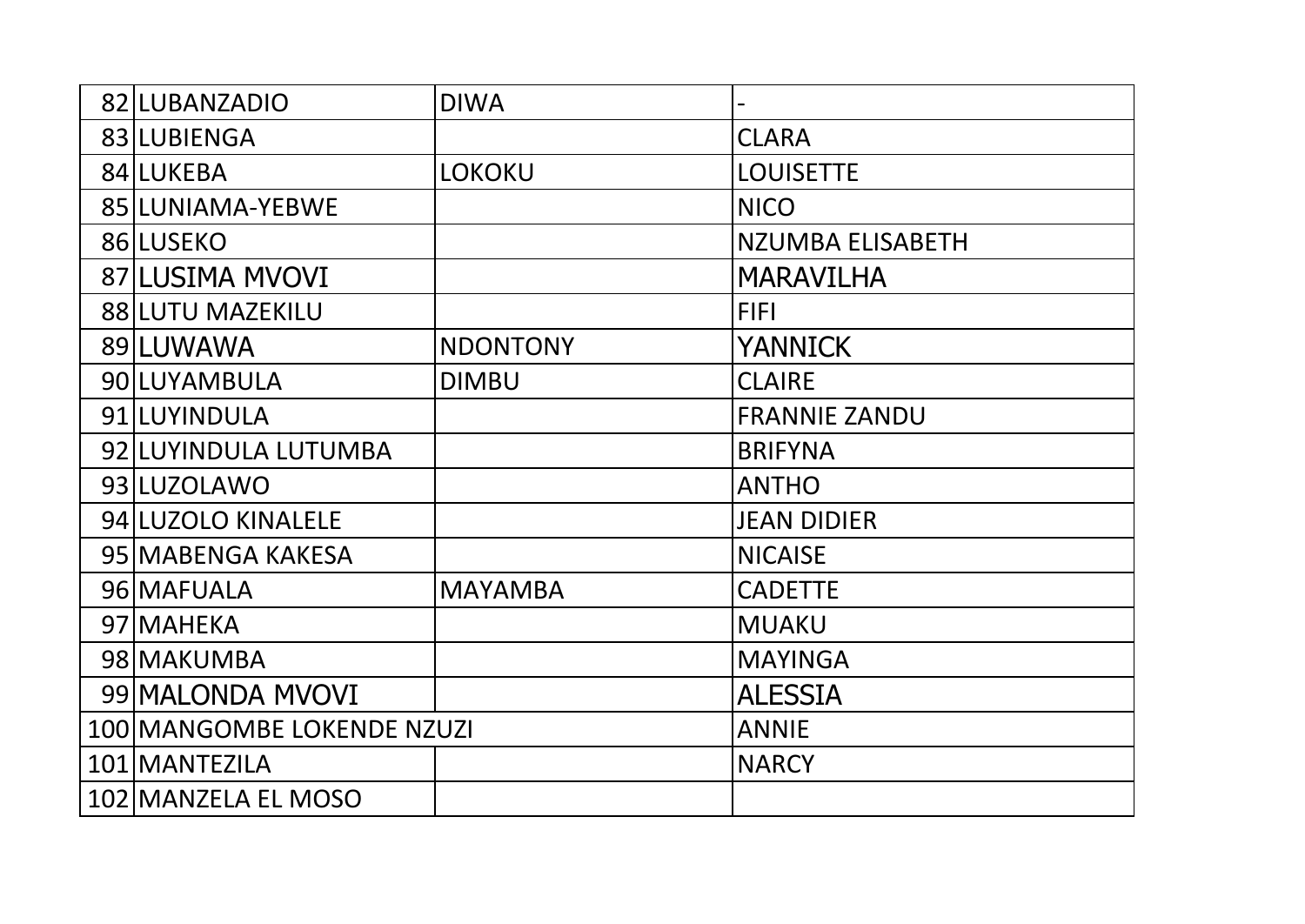| 103 MAPATANO       | <b>DOKA</b>     | <b>RAY</b>             |
|--------------------|-----------------|------------------------|
| 104 MASALA         | <b>WUMBA</b>    | <b>NANCY</b>           |
| 105 MASALA NKAMA   |                 | <b>AIME</b>            |
| 106 MASENGU ILUNGA |                 | <b>LEA</b>             |
| 107 MASHINDA KELA  |                 | <b>GLODY</b>           |
| 108 MASINGU BAKULU |                 | <b>CHATAS</b>          |
| 109 MASUA          | <b>GATA</b>     | <b>ANNITA</b>          |
| 110 MASUMBUKO      | <b>KALALA</b>   | <b>DENIS</b>           |
| 111 MATUIDI        | <b>KISUKULA</b> | <b>CHIRA</b>           |
| 112 MAYALA         | <b>KIMVUALA</b> | <b>MIKE</b>            |
| 113 MAYELE MASI    |                 | <b>GRACIA</b>          |
| 114 MAYEMBA NTUMBA |                 | <b>BRIGITTE</b>        |
| 115 MAYEYE         |                 | <b>DJESTONE MALEKO</b> |
| 116 MAYEYE         |                 | <b>DJEZONE TABUKU</b>  |
| 117 MAYONI         |                 | <b>HORTANCE SOMPI</b>  |
| 118 MAZEKULA MAMBU |                 |                        |
| 119 MBAKA          | <b>KOKAMBA</b>  | <b>ROSE</b>            |
| 120 MBAKA          | <b>KOLETSHA</b> | <b>MARIANNE</b>        |
| 121 MBAKI          |                 | <b>NADINE</b>          |
| 122 MBALA          | <b>YONGO</b>    | <b>NOELLA</b>          |
| 123 MBALA KABEYA   |                 | <b>LYDIE</b>           |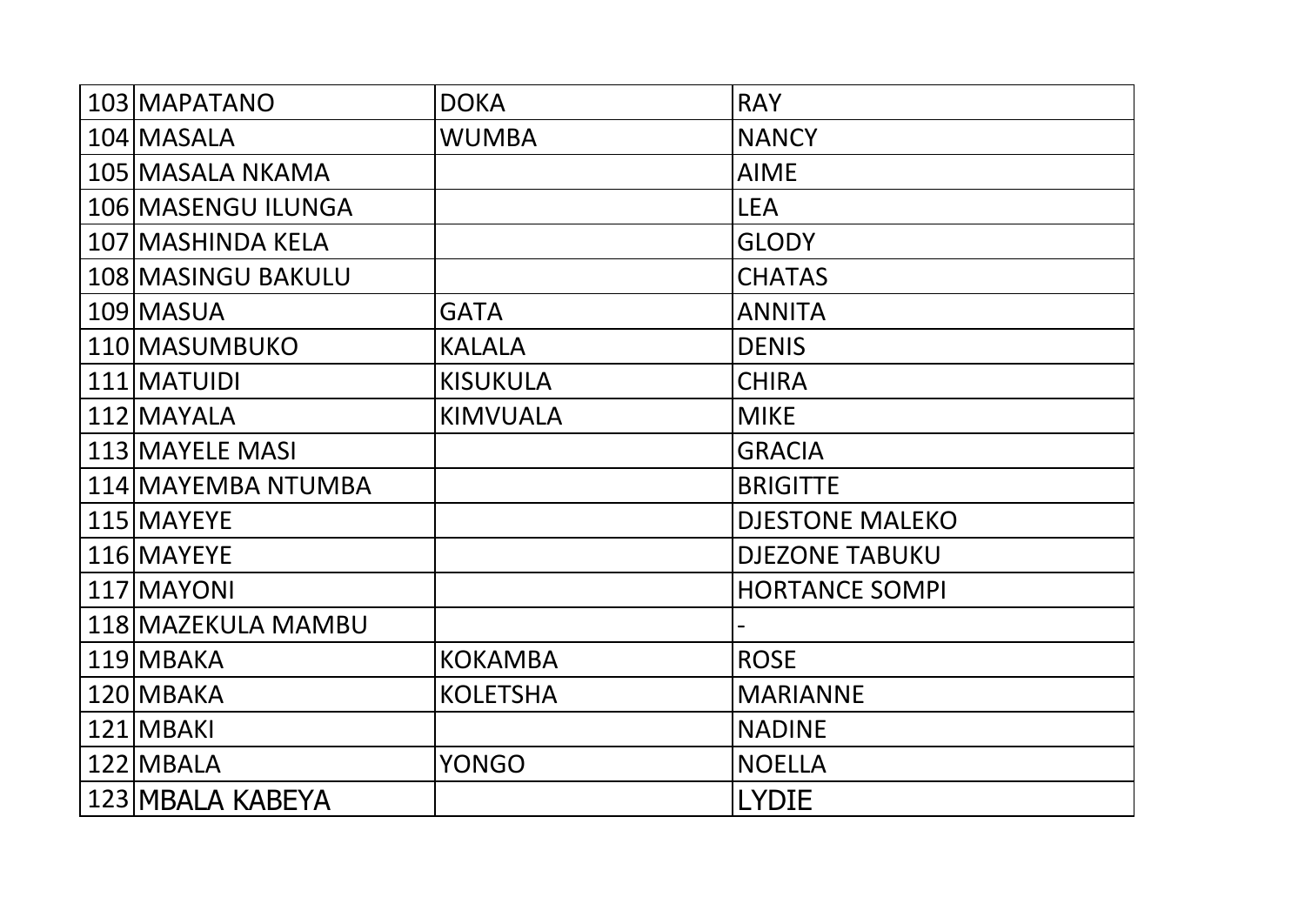| 124 MBALU                  |                  | SIDNEY-NDONA               |
|----------------------------|------------------|----------------------------|
| 125 MBANGA BAKANA          |                  | <b>BLAISE</b>              |
| 126 MBANZU                 |                  | <b>LUSINDA</b>             |
| 127 MBAYI                  | <b>KADIMA</b>    | <b>JEAN-GABRIEL</b>        |
| 128 MBENGO MAYALA          |                  | <b>PASCALINE</b>           |
| 129 MBOMBO                 |                  | <b>EMILI</b>               |
| 130 MBOMBO AGWAYO          |                  | <b>JEAN-DIDIER</b>         |
| 131 MBUMBA                 | <b>NZOVO</b>     | <b>MISERRA</b>             |
| 132 MBWOLO                 |                  | <b>BELBICHE</b>            |
| 133 MFUTILA                |                  | <b>SITA CARMENE</b>        |
| 134 MOKE                   |                  | <b>BLAISE</b>              |
| 135 MOSONGO                | <b>MOMBESA</b>   | <b>EPIPHANIE</b>           |
| 136 MPANGI WAMPE           |                  | <b>CLAUDIA PAULINE</b>     |
| 137 MPUTU                  | <b>NGOLU</b>     | <b>PIERRETTE</b>           |
| 138 MULUMBA MBUYI          |                  | <b>ANGELA LOLA</b>         |
| 139 MUNGU                  |                  | <b>SALEM</b>               |
| 140 MUNOKO                 |                  | <b>NAOMI</b>               |
| 141 MUNZIMBA               | <b>EBEN-EZER</b> | <b>DAVID</b>               |
| 142 MUTAMBAY KANKINDI      |                  | <b>RICHEON</b>             |
| 143 MUTAMBAY NGOY KANKINDI |                  | <b>MARCEL MARIA CLAUDE</b> |
| 144 MVUEZOLO               | <b>BANZUZI</b>   | <b>DANIEL</b>              |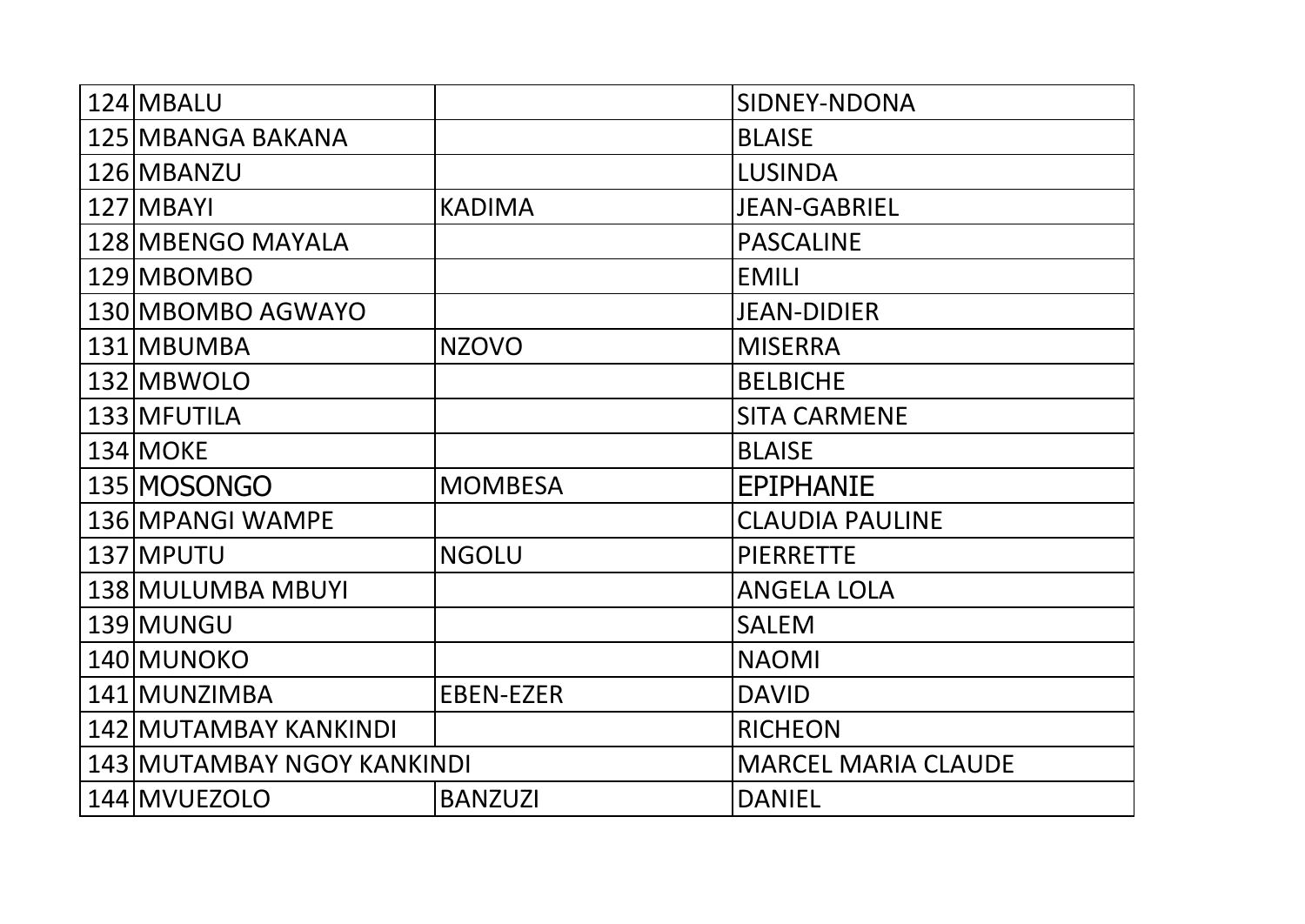| 145 MWAMINI BISIMWA     |                | <b>DIVINE</b>          |
|-------------------------|----------------|------------------------|
| 146 MWEMBO              |                | <b>ARNICHE</b>         |
| 147 NDONGALA            |                | <b>ALAIN</b>           |
| 148 NENE                | <b>KALUAMA</b> | <b>YANNICK</b>         |
| 149 NGALUNGALU MATADI   |                | <b>JOEL</b>            |
| 150 NGOLOBA NLANDU      |                | <b>LORERO</b>          |
| 151 NGOMBE BOLENGU      |                |                        |
| 152 NGONDA KUKONDA TOTO |                | <b>ELENA-CAROLE</b>    |
| 153 NGONDA TOTO         |                | <b>EMMANUEL</b>        |
| <b>154 NGOY</b>         | <b>POTEYA</b>  | <b>NGOS</b>            |
| <b>155 NGWE</b>         |                | <b>BOBOMBIA</b>        |
| 156 NKENDO-EYUME        |                | PENIEL SOULEYMANE DODE |
| 157 NKENKANI            | <b>TOKO</b>    |                        |
| 158 NKOLOLO             | <b>LUFUNDI</b> | <b>AUGUSTIN</b>        |
| 159 NKONGOLO            |                | <b>WA TSHIPATA</b>     |
| 160 NLANDA              | <b>MABENZA</b> | <b>JEAN-PIERRE</b>     |
| 161 NLANDU              |                | <b>GIVANCY</b>         |
| 162 NSALA               |                | <b>MAGLOIRE</b>        |
| 163 NSAMA DOTTINY       |                | <b>ANAE JENEVAH</b>    |
| 164 NSANGA              | <b>MPIMPA</b>  | <b>AMPI</b>            |
| 165 NSANGA MBUYI        |                | <b>MIMY</b>            |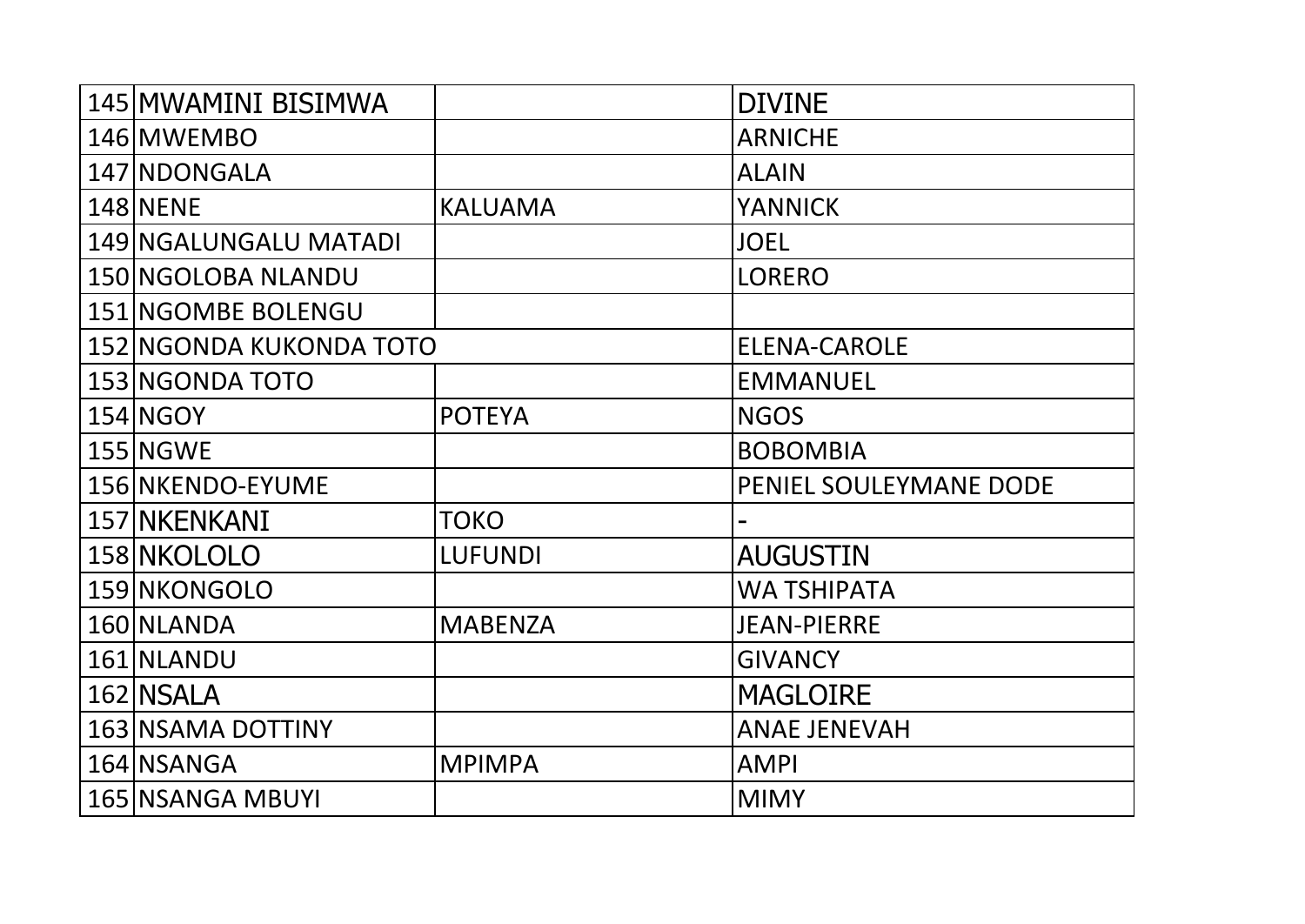|     | <b>166 NSELE MBAYI-MBAYI</b>   |                   | <b>CLEMENT</b>           |
|-----|--------------------------------|-------------------|--------------------------|
|     | <b>INTOMBE NGANTSHUI</b>       |                   | <b>DIZZY</b>             |
| 167 |                                |                   |                          |
|     | <b>168 NYANGUILE NYANGUILE</b> |                   | <b>FABIEN BARTHELEMY</b> |
|     | 169 NZASI                      | <b>MATONDO</b>    | <b>PRISCILLE</b>         |
|     | 170 NZEKULA                    |                   | <b>MARIA</b>             |
|     | 171 NZELO MAFUTA               |                   |                          |
|     | 172 ONODU                      |                   | <b>UCHENNA</b>           |
|     | 173 PALA ONGENDA               |                   | <b>ARLETTE</b>           |
|     | 174 PAPIS KIESE                |                   | <b>PAPY</b>              |
|     | 175 PEMBELE                    |                   | <b>STELLA</b>            |
|     | 176 PITSHO                     | <b>NGONDE</b>     |                          |
|     | 177 PUATY MAYUBA               |                   | <b>SERGE</b>             |
|     | 178 SALUMU                     |                   | <b>PASCALINE</b>         |
|     | 179 SAMANO MALETA              |                   | <b>PIERRE</b>            |
|     | 180 SAMBA                      |                   | <b>OLIVE</b>             |
|     | 181 SUAMANI                    |                   | <b>ORNELA</b>            |
|     | 182 SUMBULA                    | <b>MONDO</b>      | <b>ESTHER</b>            |
|     | 183 TALAMAKU MITONGO           |                   | <b>JUSTIN</b>            |
|     | 184 TAMBA                      | <b>NSONA</b>      | <b>BYBI</b>              |
|     | 185 TAMBWE                     | <b>CHRISTEVIE</b> | <b>CHRISTEVIE</b>        |